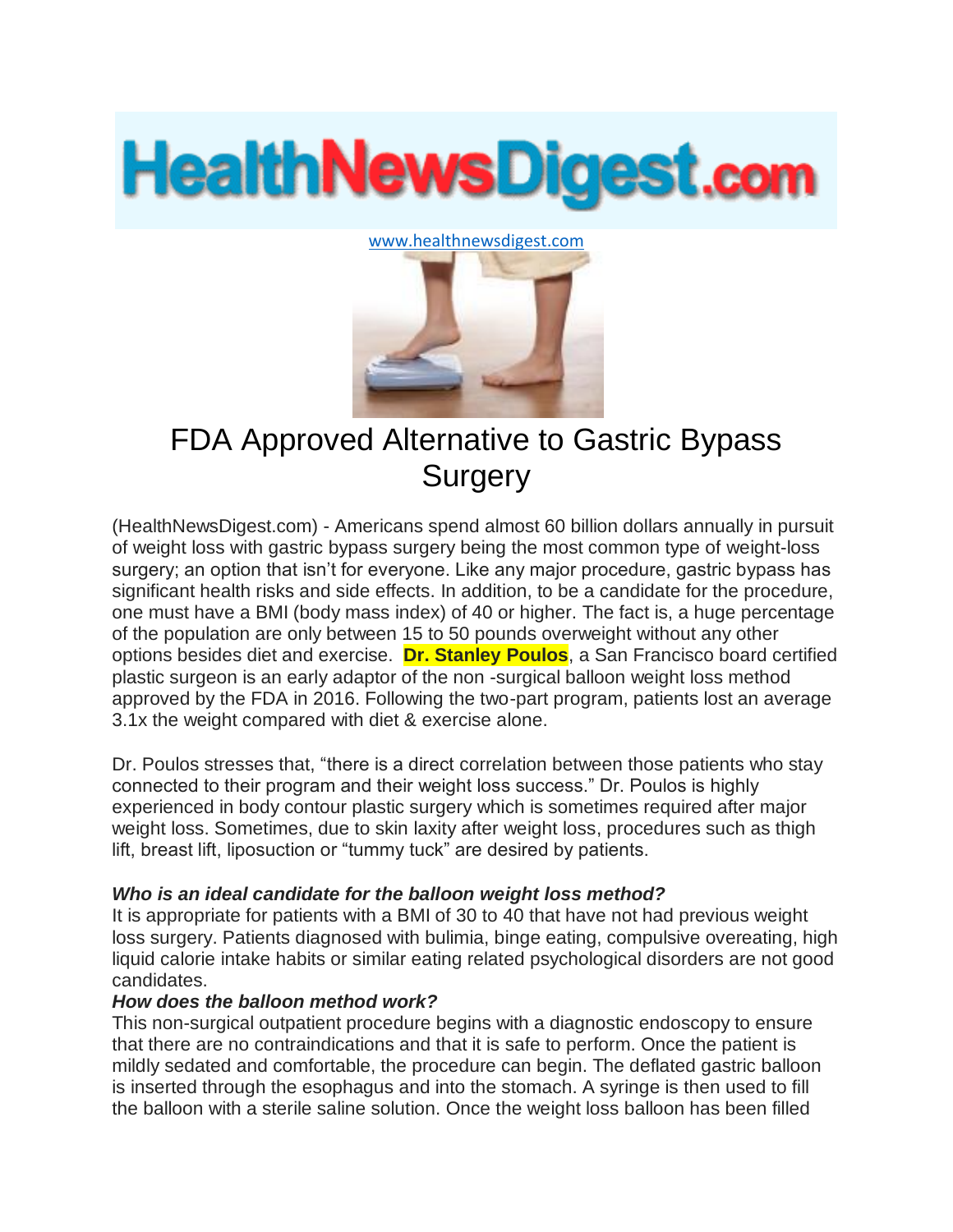with saline, it expands to approximately the size of a grapefruit. The entire procedure takes about 20 minutes. Patients can usually return home after the placement or removal procedures within 30 minutes. Over the last 20 years this procedure has helped over 277,000 people. The gastric balloon encourages portion control while patients make healthy changes to diet and lifestyle.

# *How long does the balloon stay in place?*

The balloon remains in the stomach for the first six months after the procedure. With the stomach balloon and Dr. Poulos' support team, patients usually see the most drastic results in the first six months. It is very important to use this time to develop healthy habits that will continue for not only the 12-month weight loss program, but for the rest of one's life.

# *What to expect after the balloon placement.*

Over the first 14 days after placement, patients may experience nausea or vomiting. Dr. Poulos recommends a liquid diet for his patients during the first week to help manage these symptoms. Also prescribed are effective anti-nausea drugs to help the patient through the initial stage.

# *How is the balloon removed?*

Once the stomach balloon has been in place for six months the balloon is removed. The simple and non-surgical procedure is very similar to the placement process. Once the gastric balloon has been removed, it is very important to continue working closely with Dr. Poulos' team and coaches to follow the personal diet and exercise plan provided. This will help to keep you in a positive and healthy mindset while achieving your weight loss goals.

# *Additional benefits of the balloon weight loss method.*

 $\checkmark$  it's been shown that the average person loses 3x more weight with this procedure than with diet and exercise alone. Here are some of the reasons why:  $\checkmark$  Diets can leave you feeling hungry or dissatisfied. This procedure helps by taking up room in the stomach and encouraging portion control.

 $\checkmark$  When you're overweight, exercise can be challenging and uncomfortable. With The Balloon Weight Loss Method aiding your weight loss, physical activity can be more comfortable.

 $\checkmark$  There are no incisions, stitches, or scars.

 $\checkmark$  Unlike gastric bypass surgery, this procedure is not solely for the morbidly obese.

 $\checkmark$  The procedure takes 20 minutes and most patients return home the same day.  $\checkmark$  The balloon is only placed temporarily.

 $\checkmark$  The procedure is intended to work with a fitness and nutrition regimen for optimal results.

*Cost:* The general cost for the procedure is \$8,000 to \$10,000 nationwide and can be used with patients 22 and older who fit all of the medical criteria.

# **About Dr. Stanley Poulos**

Dr. Poulos specializes in cosmetic breast surgery and body contouring procedures. He helped pioneer the quick lift facial rejuvenation surgery in California and is recognized as one of the leading plastic surgeons in Marin County and the entire San Francisco Bay area. Dr. Poulos and Plastic Surgery Specialists have extensive experience in body contour procedures. A graduate of the University of Texas Medical School, Dr.